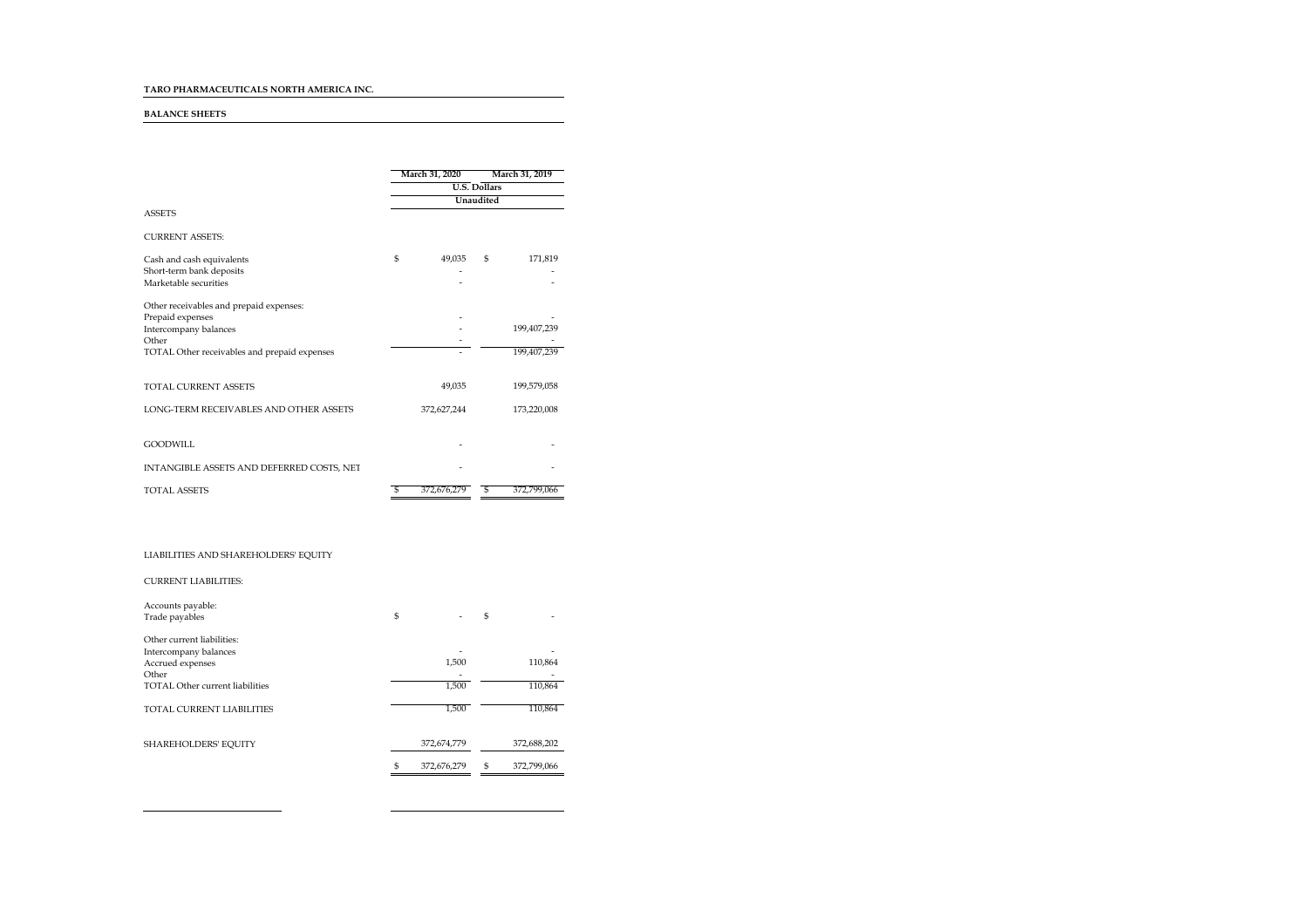Date of approval of thefinancial statements

Daphne HuangVP, Chief Financial Officer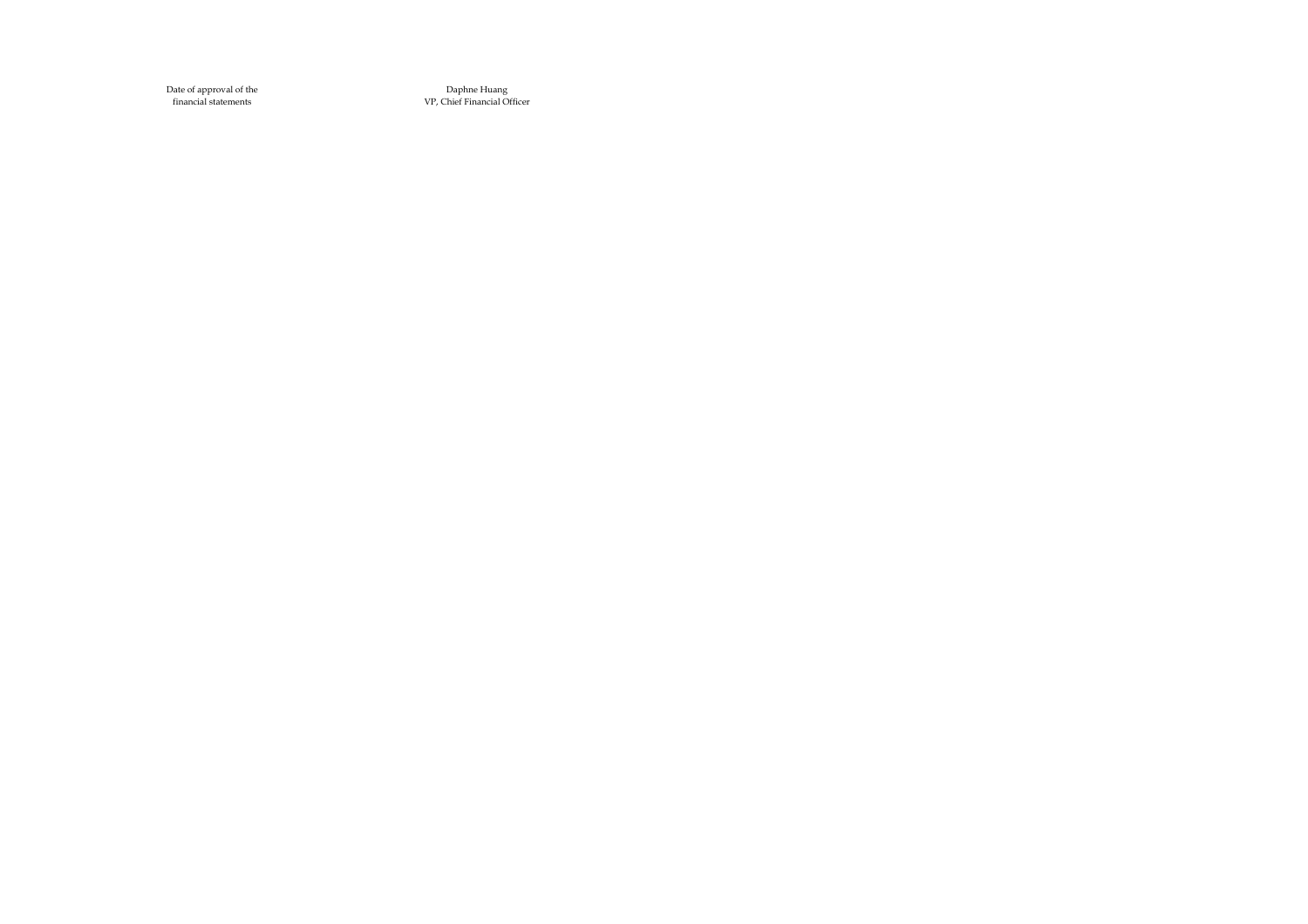# TARO PHARMACEUTICALS NORTH AMERICA INC.

# STATEMENTS OF INCOME

|                                                            | For the year<br>Ended<br>March 31, 2020 | For the year<br>Ended<br>March 31, 2019<br><b>U.S. Dollars</b> | For the year<br>Ended<br>March 31, 2018 |  |
|------------------------------------------------------------|-----------------------------------------|----------------------------------------------------------------|-----------------------------------------|--|
|                                                            | \$                                      | Unaudited                                                      |                                         |  |
| Sales                                                      |                                         | \$                                                             | \$                                      |  |
| Cost of sales                                              |                                         |                                                                |                                         |  |
| Gross profit                                               |                                         |                                                                |                                         |  |
| Research and development                                   |                                         |                                                                |                                         |  |
| Selling and marketing expenses                             |                                         |                                                                |                                         |  |
| General and administrative expenses                        | 13,423                                  | 340,905                                                        |                                         |  |
| Operating income                                           | (13, 423)                               | (340,905)                                                      |                                         |  |
| Financing income (expenses), net                           |                                         | 1,156,993                                                      | 3,872,723                               |  |
| Other income (expense)                                     |                                         | (8,348,412)                                                    | 181,483,121                             |  |
| Income before taxes on income                              | (13, 423)                               | (7,532,325)                                                    | 185, 355, 844                           |  |
| Taxes on income                                            |                                         |                                                                |                                         |  |
| Net income for the period before subsidiaries and dividend | (13, 423)                               | (7,532,325)                                                    | 185, 355, 844                           |  |
| Dividend income, net                                       |                                         |                                                                |                                         |  |
| Subsidiaries                                               |                                         |                                                                |                                         |  |
| Net income for the period                                  | (13, 423)                               | (7,532,325)<br>S                                               | S<br>185,355,844                        |  |
|                                                            |                                         |                                                                |                                         |  |